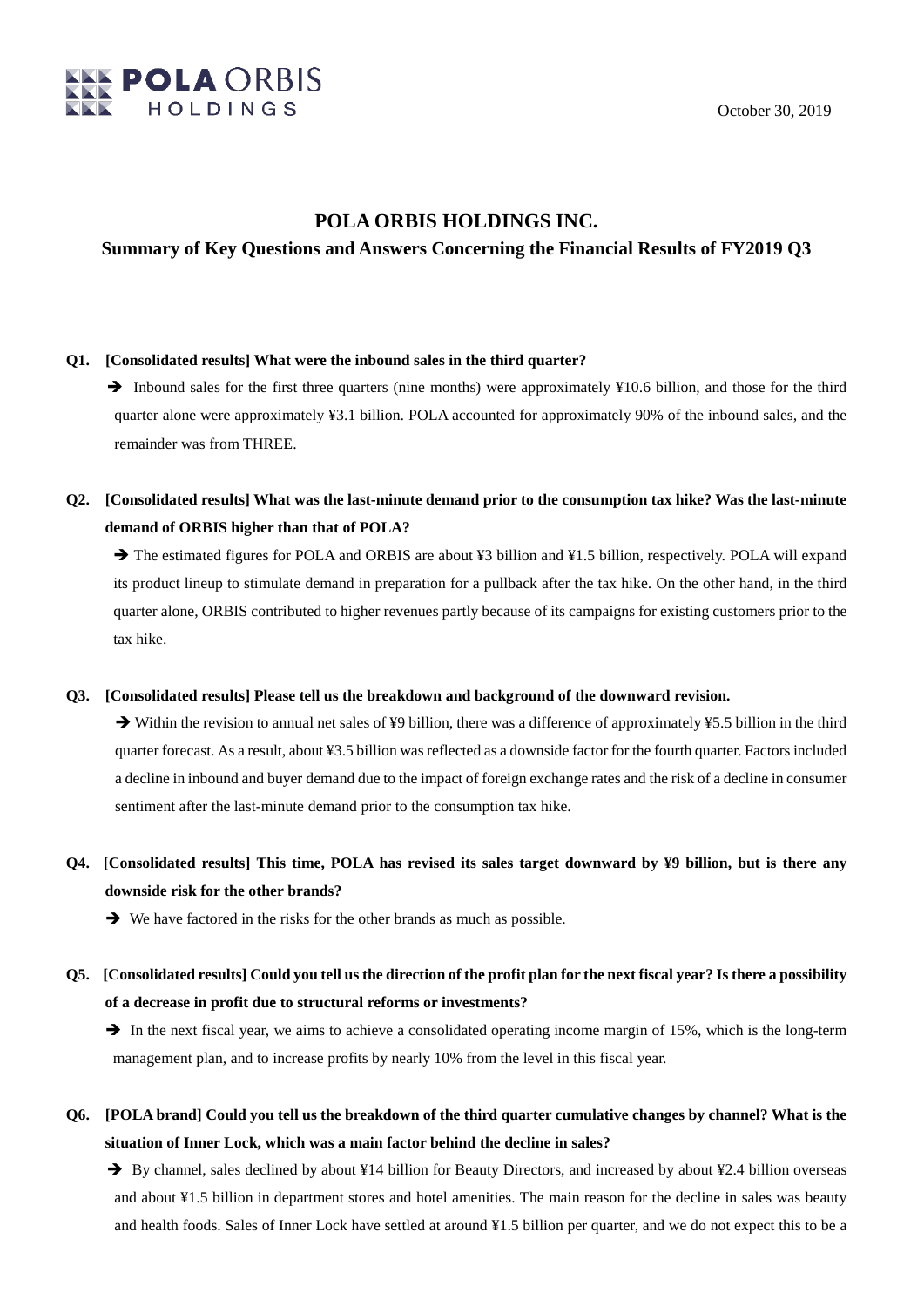# **Q7. [POLA brand] Why was the third quarter's domestic business weaker than expected, excluding the last-minute demand?**

 $\rightarrow$  This is largely attributable to a decline in demand from buyers, mainly for beauty and health foods. New products, such as the new White Shot and APEX, are also struggling. The new White Shot was impacted by the delayed initial response due to bad weather, and that of APEX was caused by insufficient penetration into the sales front, so we would like to see it recover going forward.

## **Q8. [POLA brand] The decline in sales of beauty and health foods was expected to end in the third quarter, but is it expected to continue in the fourth quarter?**

 $\rightarrow$  Considering that sales of beauty and health foods in the third quarter exceeded those of the fourth quarter of fiscal 2018, we assume that the decline in sales of beauty and health foods will come to an end in the fourth quarter of fiscal 2019.

- **Q9. [POLA brand] If beauty and health foods bottom out in the fourth quarter, is this downward revision conservative? Further, is there a possibility that sales will continue to decline in the next fiscal year as well?**
	- We factored in the risk of a further decline in inbound demand due to the impact of foreign exchange rates and decline due to the reaction to the tax increase. Although the forecast for demand from buyers in the next fiscal year is unclear, even if the impact continues, it is expected that the growth in overseas businesses will more than offset it and sales will turn upward.

#### **Q10. [POLA brand] Are the declines in domestic Beauty Directors'sales due to the issue of strategic architecture?**

 Domestic Beauty Directors' sales also include buyers that could not be clearly identified as buyer sales. As symbolized by the fact that the sales decline is biased toward beauty and health foods, we assume that the productrelated problems are greater.

### **Q11. [POLA brand] While we understand that the decline in buyer demand is the main factor behind the decline in sales, how do you recognize demand from customers?**

We believe that there is demand from customers, so we would like to cover this by expanding various channels in China, including department stores, local e-commerce, and cross border e-commerce.

### **Q12. [POLA brand] Overseas sales appear to have slowed in the third quarter. Could you tell us the reason for this?**

It is due to the partial time shift of shipments to Travel Retail, the impact of the Hong Kong protests and exchange rates. The momentum of the sell-through remains steady and strong.

#### **Q13. [POLA brand] Has third quarter cost-cutting been implemented?**

 Excluding variable costs such as sales commissions, these expenses were generally executed according to plan. Advertising costs have been reduced as much as possible, while the volume of advertising costs has been low.

#### **Q14. [POLA brand] What is the outlook for sales in the next fiscal year?**

Although we are in the process of preparing a plan, we are aiming for sales growth of 2-3% in the next fiscal year.